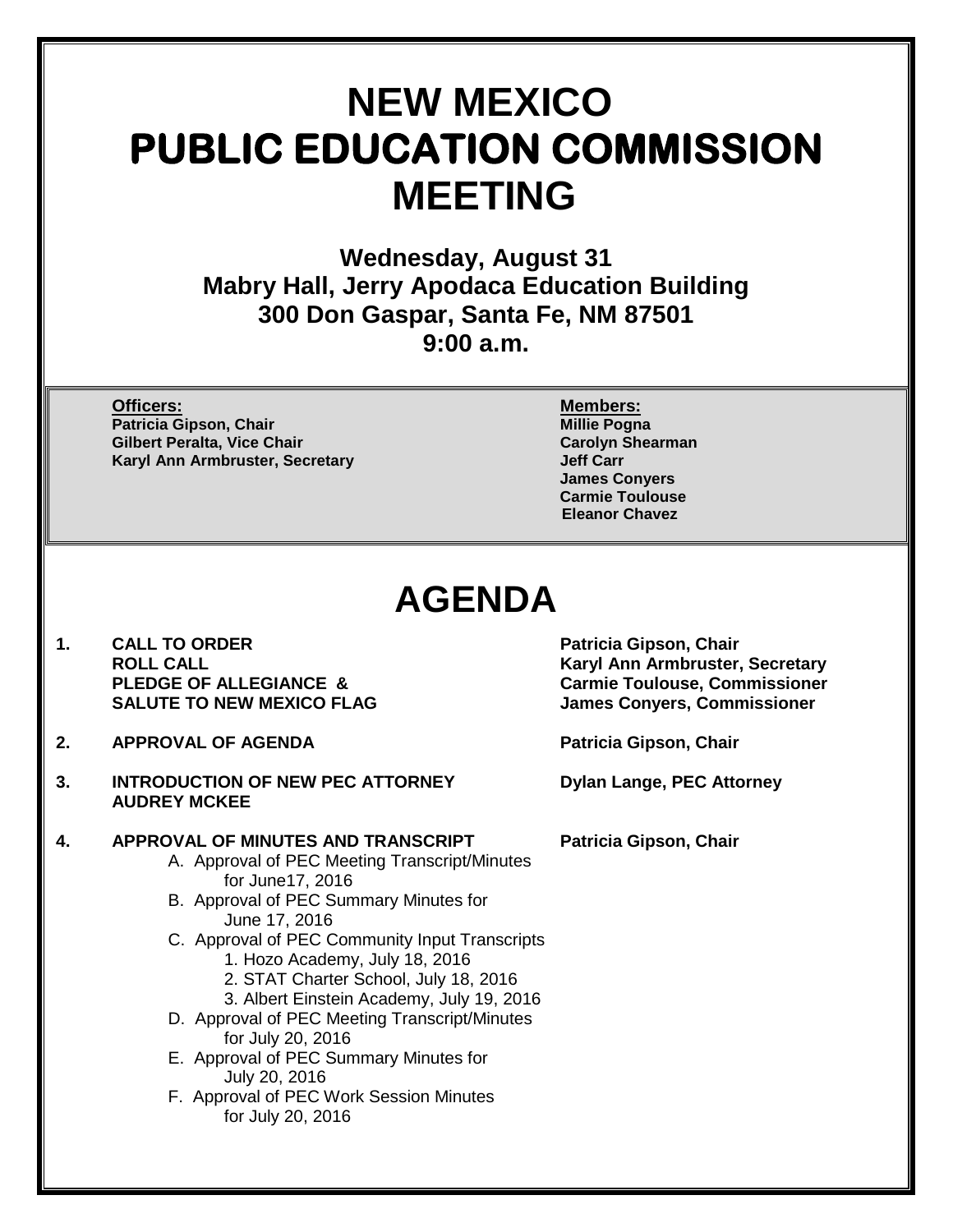| 5.  | <b>APPROVAL/DISAPPROVAL OF NEW</b><br><b>CHARTER SCHOOL APPLICATIONS</b>                                                                                                                                                                                                                                                                                                                                                                                                                                   | Patricia Gipson, Chair                                                        |
|-----|------------------------------------------------------------------------------------------------------------------------------------------------------------------------------------------------------------------------------------------------------------------------------------------------------------------------------------------------------------------------------------------------------------------------------------------------------------------------------------------------------------|-------------------------------------------------------------------------------|
|     | A. Hozo Academy-Gallup, NM - Gallup/McKinley County School District<br>1. Charter School Division Recommendation (10 minutes)<br>2. Applicant Comments (15 minutes)<br>3. PEC Questions/Comments to Applicant and CSD<br>4. Final Determination Vote                                                                                                                                                                                                                                                       |                                                                               |
|     | B. The Albert Einstein Academy, Espanola, NM - Espanola Valley Schools<br>1. Charter School Division Recommendation (10 minutes)<br>2. Applicant Comments (15 minutes)<br>3. PEC Questions/Comments to Applicant and CSD<br>4. Final Determination Vote                                                                                                                                                                                                                                                    |                                                                               |
| 6.  | <b>DISCUSSION AND POSSIBLE ACTION ON</b><br><b>CHARTER SCHOOL AMENDMENTS</b><br>(All amendments will be to the school's charter)<br>A. Explore Academy<br>1. School Site/Location Change                                                                                                                                                                                                                                                                                                                   | <b>Katie Poulos, Director</b><br><b>Charter School Division</b>               |
| 7.  | <b>REPORT FROM OPTIONS FOR PARENTS &amp; THE</b><br><b>CHARTER SCHOOL DIVISION--DISCUSSION AND</b><br><b>POSSIBLE ACTIONS</b><br>A. Charter School Division Update<br>B. La Promesa Audit and Board of Finance<br>C. J Paul Taylor Financial Status<br>D. School Governance Changes                                                                                                                                                                                                                        | <b>Katie Poulos, Director</b><br><b>Charter School Division</b>               |
| 8.  | <b>POLICY RECOMMENDATIONS FROM OPTIONS</b><br><b>FOR PARENTS &amp; THE CHARTER SCHOOL</b><br><b>DIVISION--DISCUSSION AND POSSIBLE ACTIONS</b><br>A. Planning Year Checklist Recommended Revisions<br>B. Annual Performance Framework Monitoring<br>Timeline and Process Recommendation<br>C. Recommendation on Procedure for Bulk<br>Amendment Requests to PEC<br>1. Assessment Changes-Discovery and DIBELS<br>2. Performance Framework Template<br><b>Changes RE: Improvement Plans</b>                  | <b>Katie Poulos, Director</b><br><b>Charter School Division</b>               |
| 9.  | <b>REPORT FROM THE PED</b><br>A. Briefing on 2016 A-F Letter Grades                                                                                                                                                                                                                                                                                                                                                                                                                                        | <b>Christopher Ruszkowski</b><br><b>Deputy Secretary, Programs and Policy</b> |
| 10. | <b>REPORT FROM THE CHAIR</b><br>A. Update from New Mexico Charter Coalition                                                                                                                                                                                                                                                                                                                                                                                                                                | Patricia Gipson, Chair                                                        |
| 11. | <b>PEC COMMENTS</b>                                                                                                                                                                                                                                                                                                                                                                                                                                                                                        | Patricia Gipson, Chair                                                        |
| 12. | <b>OPEN FORUM</b><br>Patricia Gipson, Chair<br>Public comments and observations regarding education policy and governance issues, as well as the strategic plan for<br>education, are heard at this time. (Four-Minute Time Limit Per Presenter. Persons from the same group and having similar<br>viewpoints are asked to select a spokesperson to speak on their behalf. Multiple and repetitious presentations of the same<br>view will be discouraged and may be ruled out of order by the PEC Chair.) |                                                                               |